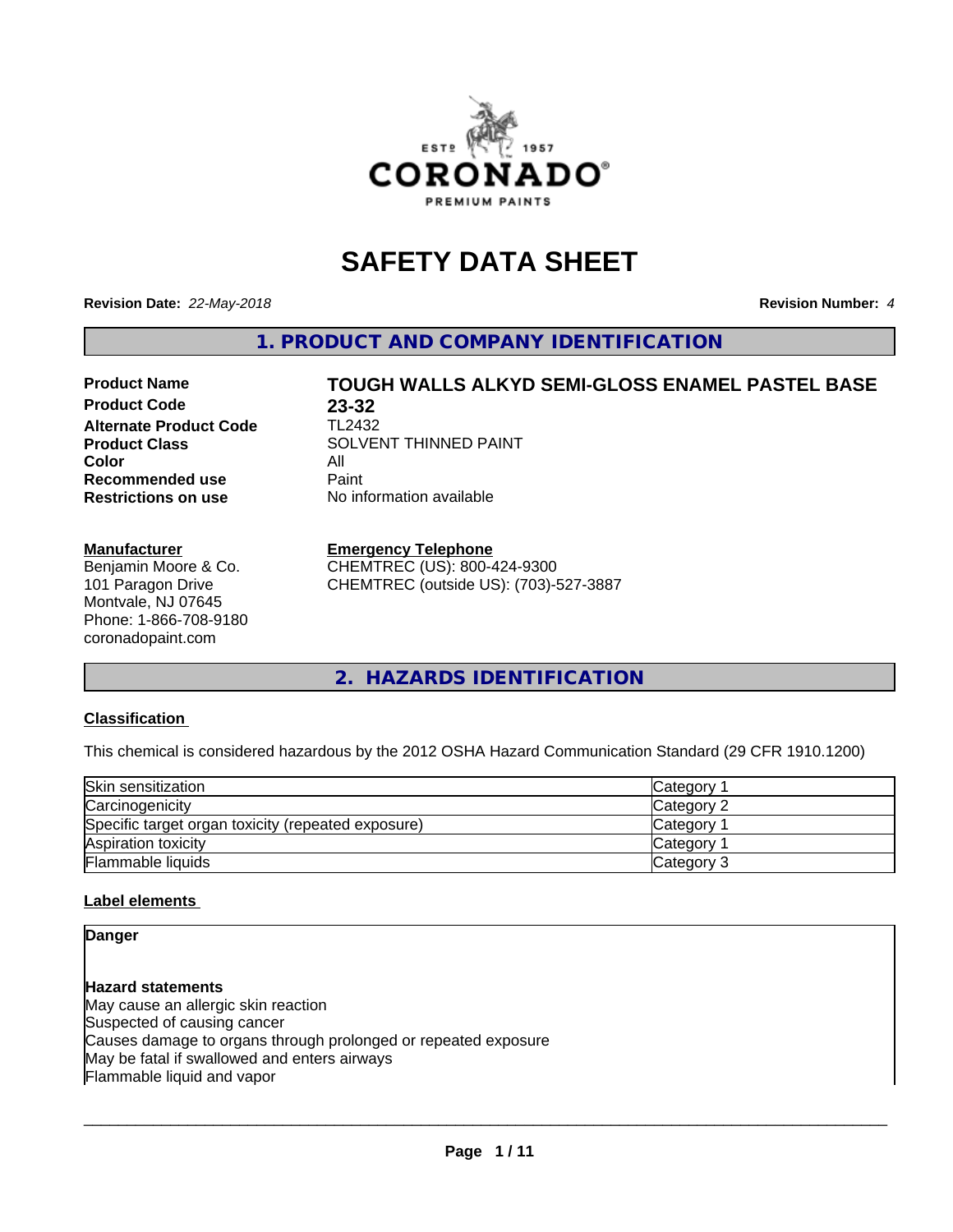#### 23-32 - **TOUGH WALLS ALKYD SEMI-GLOSS ENAMEL PASTEL BASE**



**Appearance** liquid

**Odor** solvent

#### **Precautionary Statements - Prevention**

Obtain special instructions before use Do not handle until all safety precautions have been read and understood Use personal protective equipment as required Contaminated work clothing should not be allowed out of the workplace Wear protective gloves Do not breathe dust/fume/gas/mist/vapors/spray Wash face, hands and any exposed skin thoroughly after handling Do not eat, drink or smoke when using this product Keep away from heat, hot surfaces, sparks, open flames and other ignition sources. No smoking Keep container tightly closed Ground/bond container and receiving equipment Use explosion-proof electrical/ventilating/lighting/equipment Use only non-sparking tools Take precautionary measures against static discharge

\_\_\_\_\_\_\_\_\_\_\_\_\_\_\_\_\_\_\_\_\_\_\_\_\_\_\_\_\_\_\_\_\_\_\_\_\_\_\_\_\_\_\_\_\_\_\_\_\_\_\_\_\_\_\_\_\_\_\_\_\_\_\_\_\_\_\_\_\_\_\_\_\_\_\_\_\_\_\_\_\_\_\_\_\_\_\_\_\_\_\_\_\_

#### **Precautionary Statements - Response**

IF exposed or concerned: Get medical advice/attention **Skin** If skin irritation or rash occurs: Get medical advice/attention Wash contaminated clothing before reuse IF ON SKIN (or hair): Remove/Take off immediately all contaminated clothing. Rinse skin with water/shower **Ingestion** IF SWALLOWED: Immediately call a POISON CENTER or doctor/physician Do NOT induce vomiting **Fire** In case of fire: Use CO2, dry chemical, or foam for extinction

#### **Precautionary Statements - Storage**

Store locked up Store in a well-ventilated place. Keep cool

#### **Precautionary Statements - Disposal**

Dispose of contents/container to an approved waste disposal plant

#### **Hazards not otherwise classified (HNOC)**

Rags, steel wool or waste soaked with this product may spontaneously catch fire if improperly discarded

#### **Other information**

No information available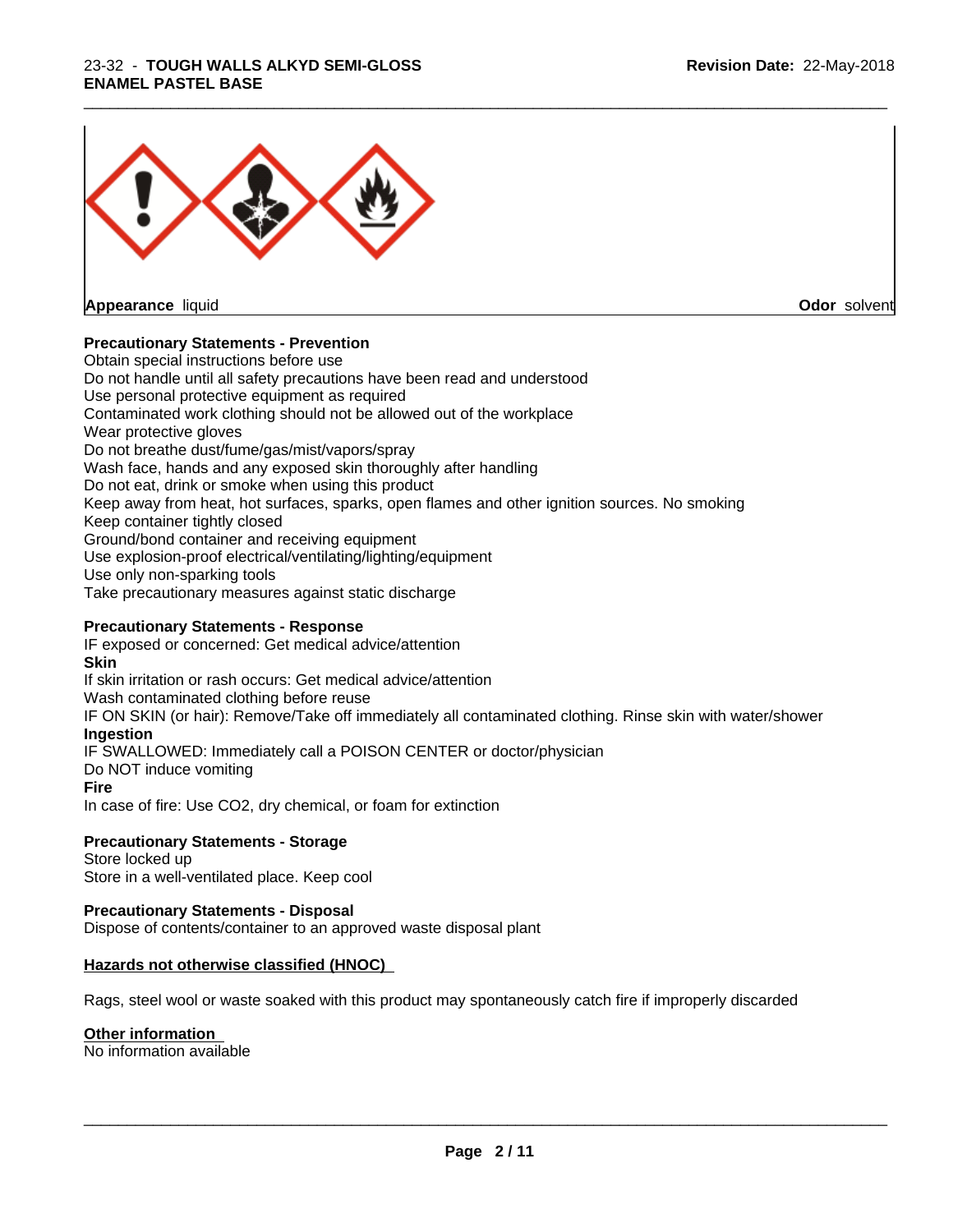### **3. COMPOSITION/INFORMATION ON INGREDIENTS**

\_\_\_\_\_\_\_\_\_\_\_\_\_\_\_\_\_\_\_\_\_\_\_\_\_\_\_\_\_\_\_\_\_\_\_\_\_\_\_\_\_\_\_\_\_\_\_\_\_\_\_\_\_\_\_\_\_\_\_\_\_\_\_\_\_\_\_\_\_\_\_\_\_\_\_\_\_\_\_\_\_\_\_\_\_\_\_\_\_\_\_\_\_

| <b>Chemical name</b>                       | <b>CAS No.</b> | Weight-% |
|--------------------------------------------|----------------|----------|
| Stoddard solvent                           | 8052-41-3      | 25       |
| Limestone                                  | 1317-65-3      | 20       |
| Titanium dioxide                           | 13463-67-7     | 20       |
| Talc                                       | 14807-96-6     | ΊΟ       |
| Kaolin                                     | 1332-58-7      |          |
| Distillates, petroleum, hydrotreated light | 64742-47-8     |          |
| Methyl ethyl ketoxime                      | 96-29-7        | 0.5      |
| Cobalt bis(2-ethylhexanoate)               | 136-52-7       | 0.5      |

|                                                  | 4. FIRST AID MEASURES                                                                                                                                                                                                               |
|--------------------------------------------------|-------------------------------------------------------------------------------------------------------------------------------------------------------------------------------------------------------------------------------------|
| <b>General Advice</b>                            | If symptoms persist, call a physician. Show this safety data sheet to the doctor in<br>attendance.                                                                                                                                  |
| <b>Eye Contact</b>                               | Immediately flush with plenty of water. After initial flushing, remove any contact<br>lenses and continue flushing for at least 15 minutes. Keep eye wide open while<br>rinsing. If symptoms persist, call a physician.             |
| <b>Skin Contact</b>                              | Wash off immediately with soap and plenty of water while removing all<br>contaminated clothes and shoes. If skin irritation persists, call a physician. Wash<br>clothing before reuse. Destroy contaminated articles such as shoes. |
| <b>Inhalation</b>                                | Move to fresh air. If symptoms persist, call a physician.<br>If not breathing, give artificial respiration. Call a physician immediately.                                                                                           |
| Ingestion                                        | Clean mouth with water and afterwards drink plenty of water. Do not induce<br>vomiting without medical advice. Never give anything by mouth to an unconscious<br>person. Consult a physician.                                       |
| <b>Protection Of First-Aiders</b>                | Use personal protective equipment.                                                                                                                                                                                                  |
| <b>Most Important</b><br><b>Symptoms/Effects</b> | May cause allergic skin reaction.                                                                                                                                                                                                   |
| <b>Notes To Physician</b>                        | Treat symptomatically.                                                                                                                                                                                                              |

## **5. FIRE-FIGHTING MEASURES**

| <b>Suitable Extinguishing Media</b>                                    | Foam, dry powder or water. Use extinguishing measures<br>that are appropriate to local circumstances and the<br>surrounding environment.     |
|------------------------------------------------------------------------|----------------------------------------------------------------------------------------------------------------------------------------------|
| <b>Protective Equipment And Precautions For</b><br><b>Firefighters</b> | As in any fire, wear self-contained breathing apparatus<br>pressure-demand, MSHA/NIOSH (approved or equivalent)<br>and full protective gear. |
| <b>Specific Hazards Arising From The Chemical</b>                      | Combustible material. Closed containers may rupture if<br>exposed to fire or extreme heat. Keep product and empty                            |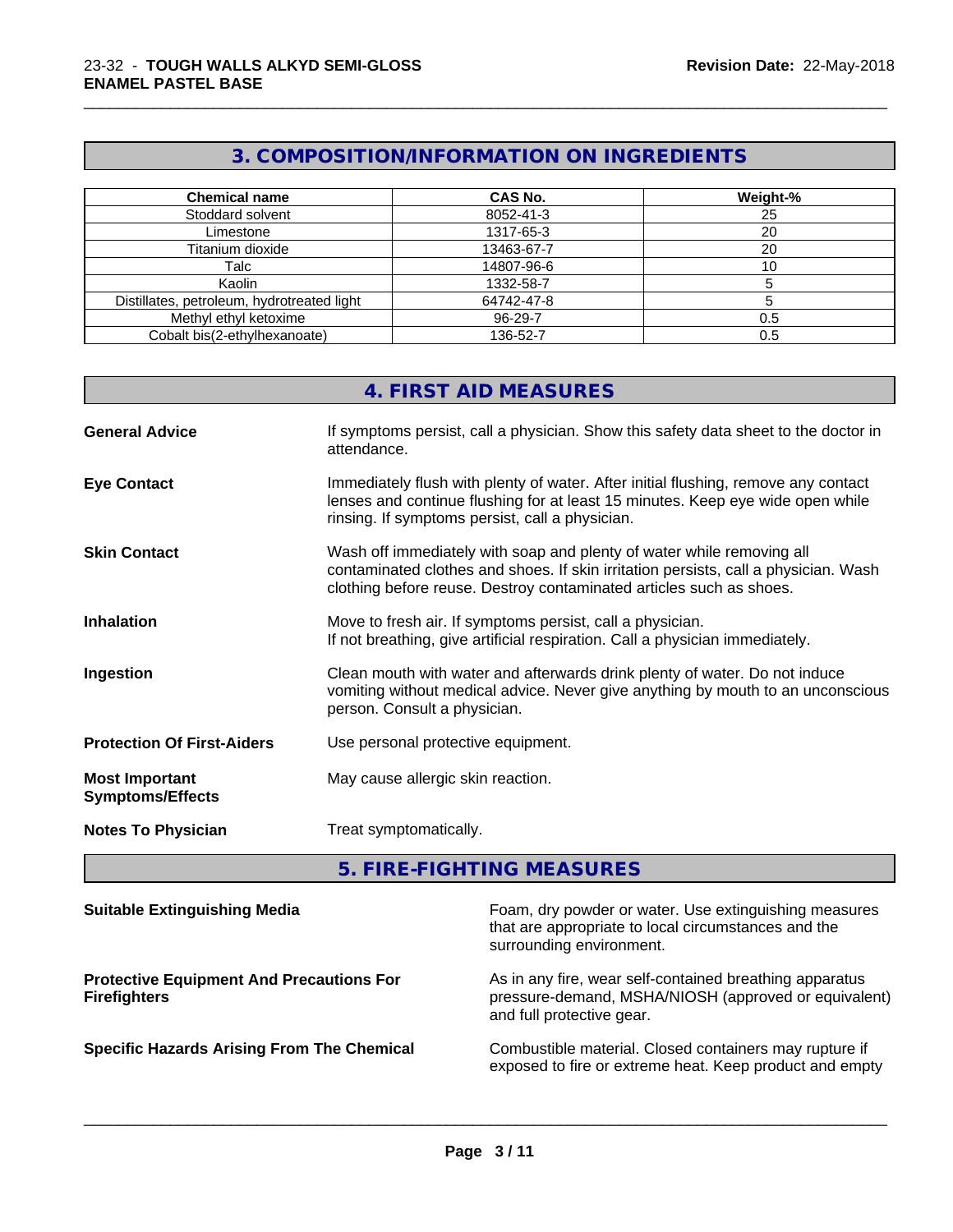|                                                                                  | container away from heat and sources of ignition. Thermal<br>decomposition can lead to release of irritating gases and<br>vapors. |
|----------------------------------------------------------------------------------|-----------------------------------------------------------------------------------------------------------------------------------|
| <b>Sensitivity To Mechanical Impact</b>                                          | No                                                                                                                                |
| <b>Sensitivity To Static Discharge</b>                                           | Yes                                                                                                                               |
| <b>Flash Point Data</b><br>Flash Point (°F)<br>Flash Point (°C)<br><b>Method</b> | 102<br>39<br><b>PMCC</b>                                                                                                          |
| <b>Flammability Limits In Air</b>                                                |                                                                                                                                   |
| Lower flammability limit:<br><b>Upper flammability limit:</b>                    | Not available<br>Not available                                                                                                    |
| Health: 1<br><b>Flammability: 2</b><br><b>NFPA</b>                               | Instability: 0<br><b>Special: Not Applicable</b>                                                                                  |
| <b>NFPA Legend</b><br>0 - Not Hazardous                                          |                                                                                                                                   |

\_\_\_\_\_\_\_\_\_\_\_\_\_\_\_\_\_\_\_\_\_\_\_\_\_\_\_\_\_\_\_\_\_\_\_\_\_\_\_\_\_\_\_\_\_\_\_\_\_\_\_\_\_\_\_\_\_\_\_\_\_\_\_\_\_\_\_\_\_\_\_\_\_\_\_\_\_\_\_\_\_\_\_\_\_\_\_\_\_\_\_\_\_

- 
- 1 Slightly
- 2 Moderate
- 3 High
- 4 Severe

*The ratings assigned are only suggested ratings, the contractor/employer has ultimate responsibilities for NFPA ratings where this system is used.*

*Additional information regarding the NFPA rating system is available from the National Fire Protection Agency (NFPA) at www.nfpa.org.*

### **6. ACCIDENTAL RELEASE MEASURES**

| <b>Personal Precautions</b>      | Use personal protective equipment. Remove all sources of ignition.                                                                                                                                                                                                                                                                                                                            |  |
|----------------------------------|-----------------------------------------------------------------------------------------------------------------------------------------------------------------------------------------------------------------------------------------------------------------------------------------------------------------------------------------------------------------------------------------------|--|
| <b>Other Information</b>         | Prevent further leakage or spillage if safe to do so. Do not allow material to<br>contaminate ground water system. Prevent product from entering drains. Do not<br>flush into surface water or sanitary sewer system. Local authorities should be<br>advised if significant spillages cannot be contained.                                                                                    |  |
| <b>Environmental precautions</b> | See Section 12 for additional Ecological Information.                                                                                                                                                                                                                                                                                                                                         |  |
| <b>Methods For Clean-Up</b>      | Dam up. Soak up with inert absorbent material. Pick up and transfer to properly<br>labeled containers. Clean contaminated surface thoroughly.                                                                                                                                                                                                                                                 |  |
|                                  | 7. HANDLING AND STORAGE                                                                                                                                                                                                                                                                                                                                                                       |  |
| <b>Handling</b>                  | Use only in area provided with appropriate exhaust ventilation. Do not breathe<br>vapors or spray mist. Wear personal protective equipment. Take precautionary<br>measures against static discharges. To avoid ignition of vapors by static electricity<br>discharge, all metal parts of the equipment must be grounded. Keep away from<br>open flames, hot surfaces and sources of ignition. |  |
| <b>Storage</b>                   | Keep containers tightly closed in a dry, cool and well-ventilated place. Keep away                                                                                                                                                                                                                                                                                                            |  |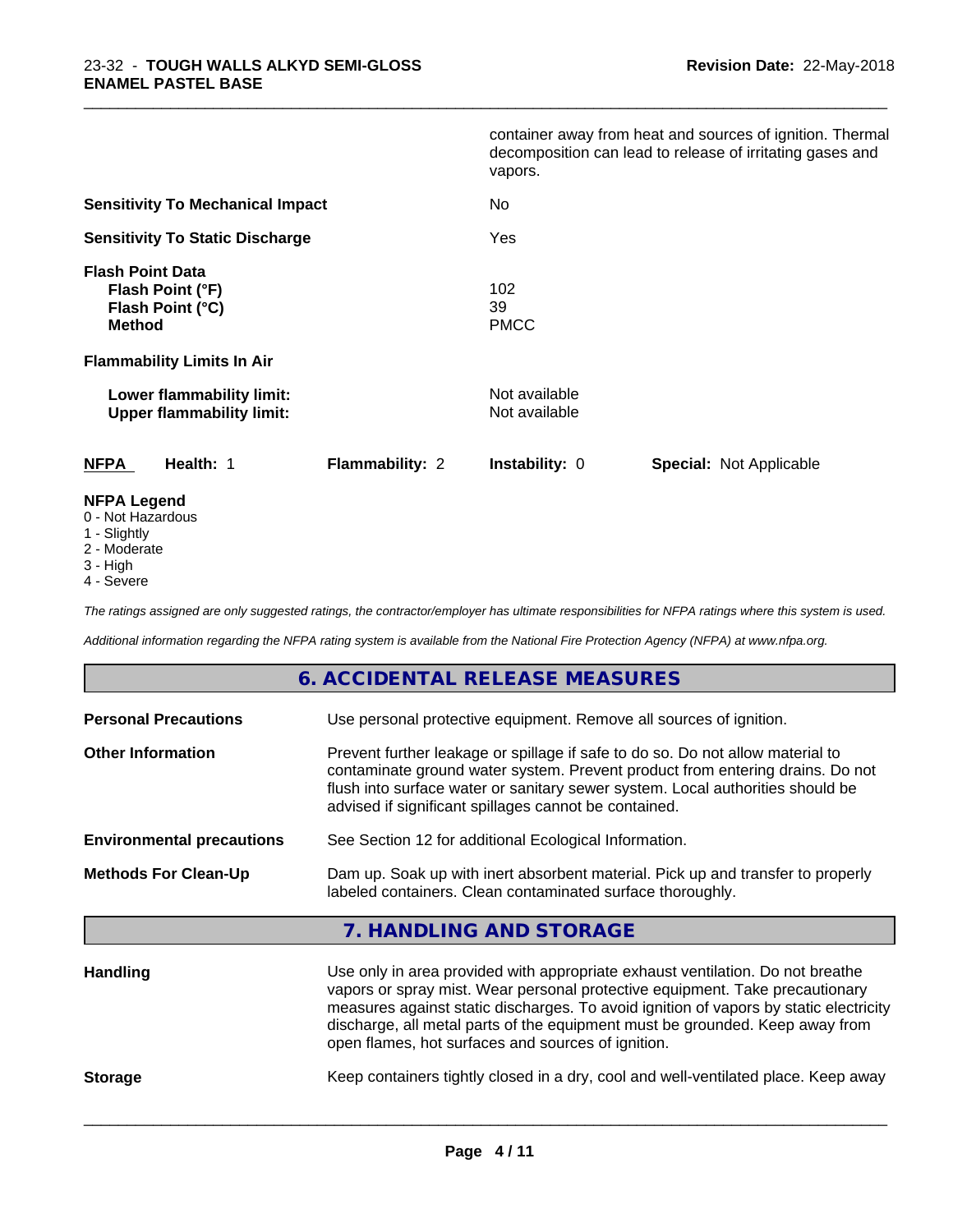from heat. Keep away from open flames, hot surfaces and sources of ignition. Keep in properly labeled containers. Keep out of the reach of children.

\_\_\_\_\_\_\_\_\_\_\_\_\_\_\_\_\_\_\_\_\_\_\_\_\_\_\_\_\_\_\_\_\_\_\_\_\_\_\_\_\_\_\_\_\_\_\_\_\_\_\_\_\_\_\_\_\_\_\_\_\_\_\_\_\_\_\_\_\_\_\_\_\_\_\_\_\_\_\_\_\_\_\_\_\_\_\_\_\_\_\_\_\_

 **DANGER** - Rags, steel wool or waste soaked with this product may spontaneously catch fire if improperly discarded. Immediately after use, place rags, steel wool or waste in a sealed water-filled metal container.

**Incompatible Materials Incompatible with strong acids and bases and strong oxidizing agents.** 

### **8. EXPOSURE CONTROLS / PERSONAL PROTECTION**

#### **Exposure Limits**

| <b>Chemical name</b> | <b>ACGIH TLV</b>           | <b>OSHA PEL</b>              |
|----------------------|----------------------------|------------------------------|
| Stoddard solvent     | 100 ppm $-$ TWA            | 500 ppm - TWA                |
|                      |                            | 2900 mg/m <sup>3</sup> - TWA |
| Limestone            | N/E                        | 15 mg/m $3$ - TWA            |
|                      |                            | 5 mg/m <sup>3</sup> - TWA    |
| Titanium dioxide     | 10 mg/m <sup>3</sup> - TWA | 15 mg/m <sup>3</sup> - TWA   |
| Talc                 | $2 \text{ mg/m}^3$ - TWA   | 20 mppcf - TWA               |
| Kaolin               | 2 mg/m <sup>3</sup> - TWA  | 15 mg/m <sup>3</sup> - TWA   |
|                      |                            | $5 \text{ mg/m}^3$ - TWA     |

#### **Legend**

ACGIH - American Conference of Governmental Industrial Hygienists Exposure Limits OSHA - Occupational Safety & Health Administration Exposure Limits N/E - Not Established

**Engineering Measures** Ensure adequate ventilation, especially in confined areas.

#### **Personal Protective Equipment**

| <b>Eye/Face Protection</b><br><b>Skin Protection</b><br><b>Respiratory Protection</b> | Safety glasses with side-shields.<br>Long sleeved clothing. Protective gloves.<br>In operations where exposure limits are exceeded, use a NIOSH approved<br>respirator that has been selected by a technically qualified person for the specific<br>work conditions. When spraying the product or applying in confined areas, wear a<br>NIOSH approved respirator specified for paint spray or organic vapors. |
|---------------------------------------------------------------------------------------|----------------------------------------------------------------------------------------------------------------------------------------------------------------------------------------------------------------------------------------------------------------------------------------------------------------------------------------------------------------------------------------------------------------|
| <b>Hygiene Measures</b>                                                               | Avoid contact with skin, eyes and clothing. Remove and wash contaminated<br>clothing before re-use. Wash thoroughly after handling. When using do not eat,<br>drink or smoke.                                                                                                                                                                                                                                  |

### **9. PHYSICAL AND CHEMICAL PROPERTIES**

**Appearance** liquid **Density (lbs/gal)** 11.45 - 11.55 **Specific Gravity** 1.37 - 1.38

**Odor** solvent **Odor Threshold** No information available **pH** No information available **Viscosity (cps)** No information available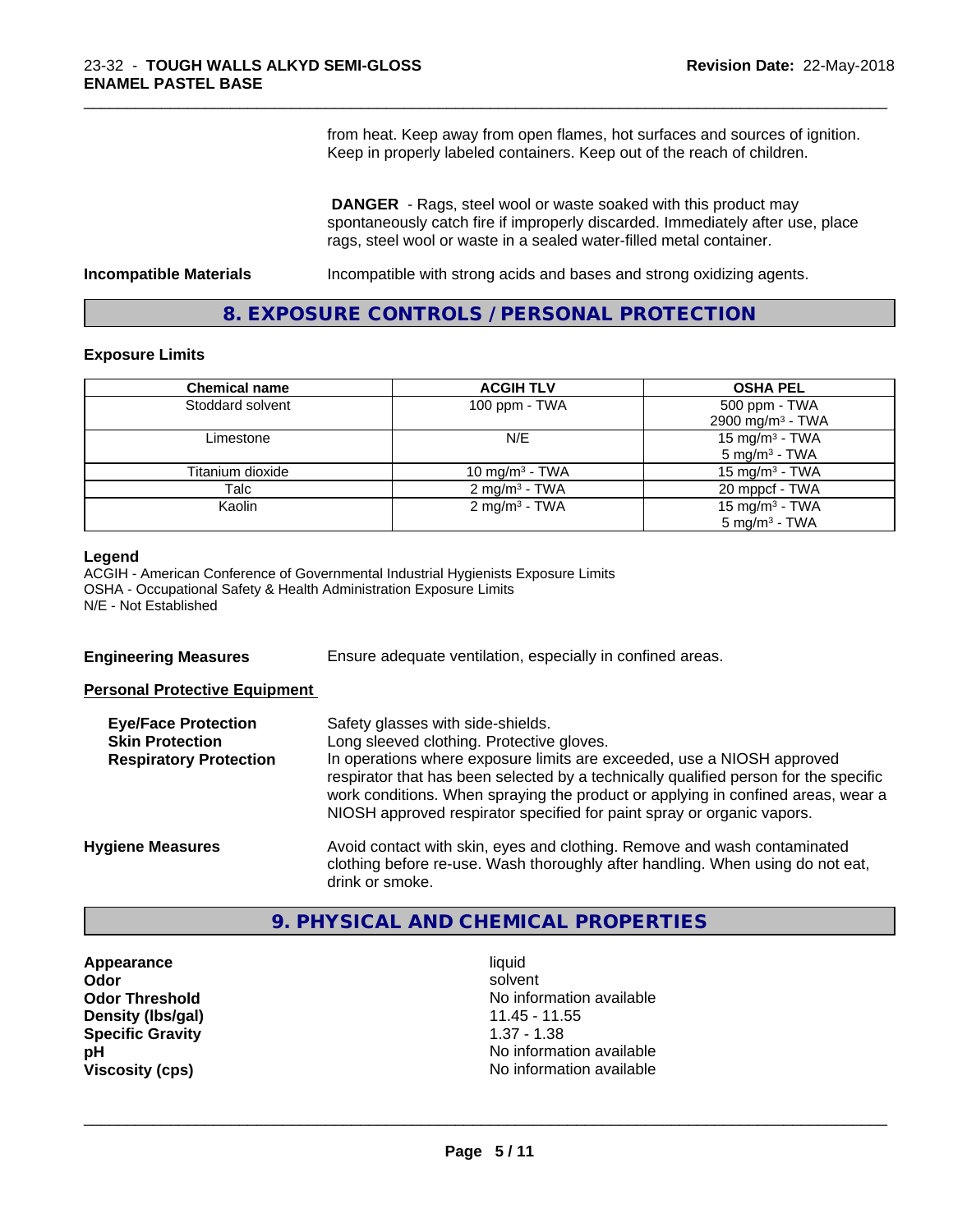#### 23-32 - **TOUGH WALLS ALKYD SEMI-GLOSS ENAMEL PASTEL BASE**

**Solubility(ies)** No information available **Water solubility**<br> **Evaporation Rate**<br> **Evaporation Rate**<br> **Evaporation Rate Vapor pressure @20 °C (kPa)** No information available **Vapor density** No information available Wt. % Solids **Vol. % Solids** 50 - 60 **Wt. % Volatiles** 20 - 30 **Vol. % Volatiles VOC Regulatory Limit (g/L)** < 380 **Boiling Point (°F)** 279 **Boiling Point (°C)** 137 **Freezing Point (°F)**<br> **Freezing Point (°C)**<br> **Freezing Point (°C)**<br> **No information available Flash Point (°F)** 102 **Flash Point (°C)** 39<br> **Method** PMCC **Method** PMCC **Flammability (solid, gas)** Not applicable **Upper flammability limit:** No information available **Lower flammability limit:** No information available **Lower** flammability limit: **Autoignition Temperature (°F)** No information available **Autoignition Temperature (°C)** No information available **Decomposition Temperature (°F)** No information available **Decomposition Temperature (°C)** No information available **Partition coefficient CONSTRANSISTS No information available** 

**Evaporation Rate** No information available **Freezing Point (°C)** No information available

\_\_\_\_\_\_\_\_\_\_\_\_\_\_\_\_\_\_\_\_\_\_\_\_\_\_\_\_\_\_\_\_\_\_\_\_\_\_\_\_\_\_\_\_\_\_\_\_\_\_\_\_\_\_\_\_\_\_\_\_\_\_\_\_\_\_\_\_\_\_\_\_\_\_\_\_\_\_\_\_\_\_\_\_\_\_\_\_\_\_\_\_\_

### **10. STABILITY AND REACTIVITY**

| <b>Reactivity</b>                       | Not Applicable                                                                           |
|-----------------------------------------|------------------------------------------------------------------------------------------|
| <b>Chemical Stability</b>               | Stable under normal conditions. Hazardous polymerisation<br>does not occur.              |
| <b>Conditions to avoid</b>              | Keep away from open flames, hot surfaces, static<br>electricity and sources of ignition. |
| <b>Incompatible Materials</b>           | Incompatible with strong acids and bases and strong<br>oxidizing agents.                 |
| <b>Hazardous Decomposition Products</b> | Thermal decomposition can lead to release of irritating<br>gases and vapors.             |
| Possibility of hazardous reactions      | None under normal conditions of use.                                                     |

**11. TOXICOLOGICAL INFORMATION**

### **Product Information**

### **Information on likely routes of exposure**

**Principal Routes of Exposure** Eye contact, skin contact and inhalation.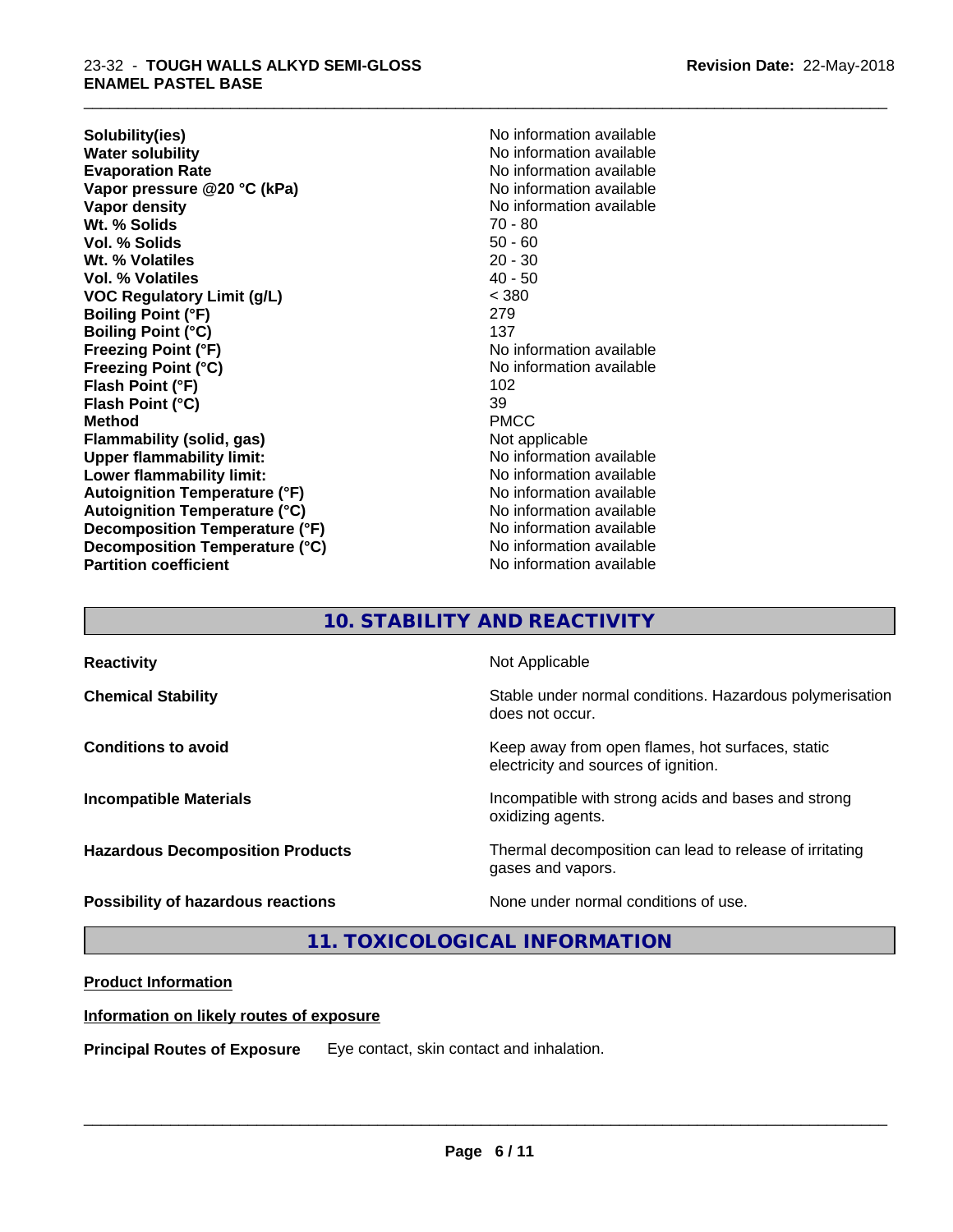### **Acute Toxicity Product Information** Repeated or prolonged exposure to organic solvents may lead to permanent brain and nervous system damage. Intentional misuse by deliberately concentrating and inhaling vapors may be harmful or fatal. **Symptoms related to the physical,chemical and toxicological characteristics Symptoms** No information available. **Delayed and immediate effects as well as chronic effects from short and long-term exposure Eye contact** Contact With eyes may cause irritation. **Skin contact** May cause skin irritation and/or dermatitis. Prolonged skin contact may defat the skin and produce dermatitis. **Ingestion Ingestion may cause irritation to mucous membranes. Small amounts of this** product aspirated into the respiratory system during ingestion or vomiting may cause mild to severe pulmonary injury, possibly progressing to death. **Inhalation High vapor / aerosol concentrations are irritating to the eyes, nose, throat and** lungs and may cause headaches, dizziness, drowsiness, unconsciousness, and other central nervous system effects. **Sensitization** May cause an allergic skin reaction. **Neurological Effects** No information available. **Mutagenic Effects** No information available. **Reproductive Effects** No information available.<br> **Developmental Effects** No information available. **Developmental Effects Target organ effects** No information available. **STOT - repeated exposure** No information available.<br>**STOT - single exposure** No information available. **STOT** - single exposure **Other adverse effects** No information available. **Aspiration Hazard** May be harmful if swallowed and enters airways. Small amounts of this product aspirated into the respiratory system during ingestion or vomiting may cause mild to severe pulmonary injury, possibly progressing to death.

#### **Numerical measures of toxicity**

**The following values are calculated based on chapter 3.1 of the GHS document**

| ATEmix (oral)                             | 37454 mg/kg |
|-------------------------------------------|-------------|
| <b>ATEmix (dermal)</b>                    | 48727 mg/kg |
| <b>ATEmix (inhalation-dust/mist)</b> 24.1 |             |

#### **Component Information**

#### **Acute Toxicity**

Stoddard solvent LD50 Oral: > 5,000 mg/kg (Rat) LD50 Dermal: > 3160 mg/kg (Rabbit) LC50 Inhalation (Vapor): > 6.1 mg/L (Rat) Titanium dioxide LD50 Oral: > 10000 mg/kg (Rat) Kaolin \_\_\_\_\_\_\_\_\_\_\_\_\_\_\_\_\_\_\_\_\_\_\_\_\_\_\_\_\_\_\_\_\_\_\_\_\_\_\_\_\_\_\_\_\_\_\_\_\_\_\_\_\_\_\_\_\_\_\_\_\_\_\_\_\_\_\_\_\_\_\_\_\_\_\_\_\_\_\_\_\_\_\_\_\_\_\_\_\_\_\_\_\_ LD50 Oral: > 5000 mg/kg (Rat)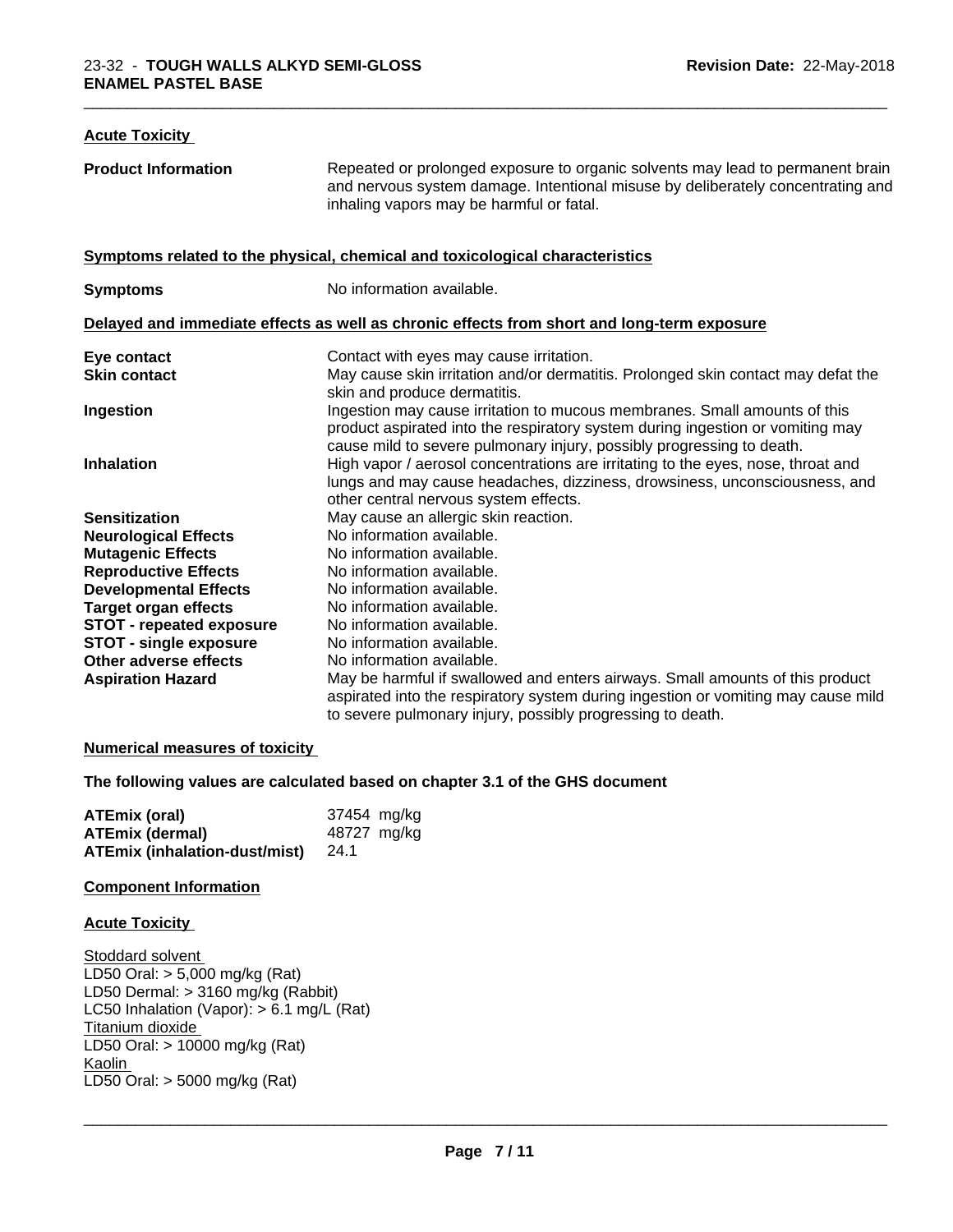Distillates, petroleum, hydrotreated light LD50 Oral: > 5,000 mg/kg (Rat) LD50 Dermal: > 3,000 mg/kg (Rabbit) Methyl ethyl ketoxime LD50 Oral: 930 mg/kg (Rat) LD50 Dermal: 200 µL/kg (Rabbit) LC50 Inhalation (Vapor): > 4.8 mg/L (Rat)

#### **Carcinogenicity**

*The information below indicateswhether each agency has listed any ingredient as a carcinogen:.*

| <b>Chemical name</b>         | <b>IARC</b>         | <b>NTP</b> | <b>OSHA</b> |
|------------------------------|---------------------|------------|-------------|
|                              | 2B - Possible Human |            | Listed      |
| Titanium dioxide             | Carcinoɑen          |            |             |
|                              | 2B - Possible Human |            | ∟isted      |
| Cobalt bis(2-ethylhexanoate) | Carcinogen          |            |             |

\_\_\_\_\_\_\_\_\_\_\_\_\_\_\_\_\_\_\_\_\_\_\_\_\_\_\_\_\_\_\_\_\_\_\_\_\_\_\_\_\_\_\_\_\_\_\_\_\_\_\_\_\_\_\_\_\_\_\_\_\_\_\_\_\_\_\_\_\_\_\_\_\_\_\_\_\_\_\_\_\_\_\_\_\_\_\_\_\_\_\_\_\_

• Although IARC has classified titanium dioxide as possibly carcinogenic to humans (2B), their summary concludes: "No significant exposure to titanium dioxide is thought to occur during the use of products in which titanium dioxide is bound to other materials, such as paint."

• Cobalt and cobalt compounds are listed as possible human carcinogens by IARC (2B). However, there is inadequate evidence of the carcinogenicity of cobalt and cobalt compounds in humans.

#### **Legend**

IARC - International Agency for Research on Cancer NTP - National Toxicity Program OSHA - Occupational Safety & Health Administration

**12. ECOLOGICAL INFORMATION**

### **Ecotoxicity Effects**

The environmental impact of this product has not been fully investigated.

#### **Product Information**

#### **Acute Toxicity to Fish**

No information available

#### **Acute Toxicity to Aquatic Invertebrates**

No information available

#### **Acute Toxicity to Aquatic Plants**

No information available

#### **Persistence / Degradability**

No information available.

#### **Bioaccumulation**

There is no data for this product.

#### **Mobility in Environmental Media**

No information available.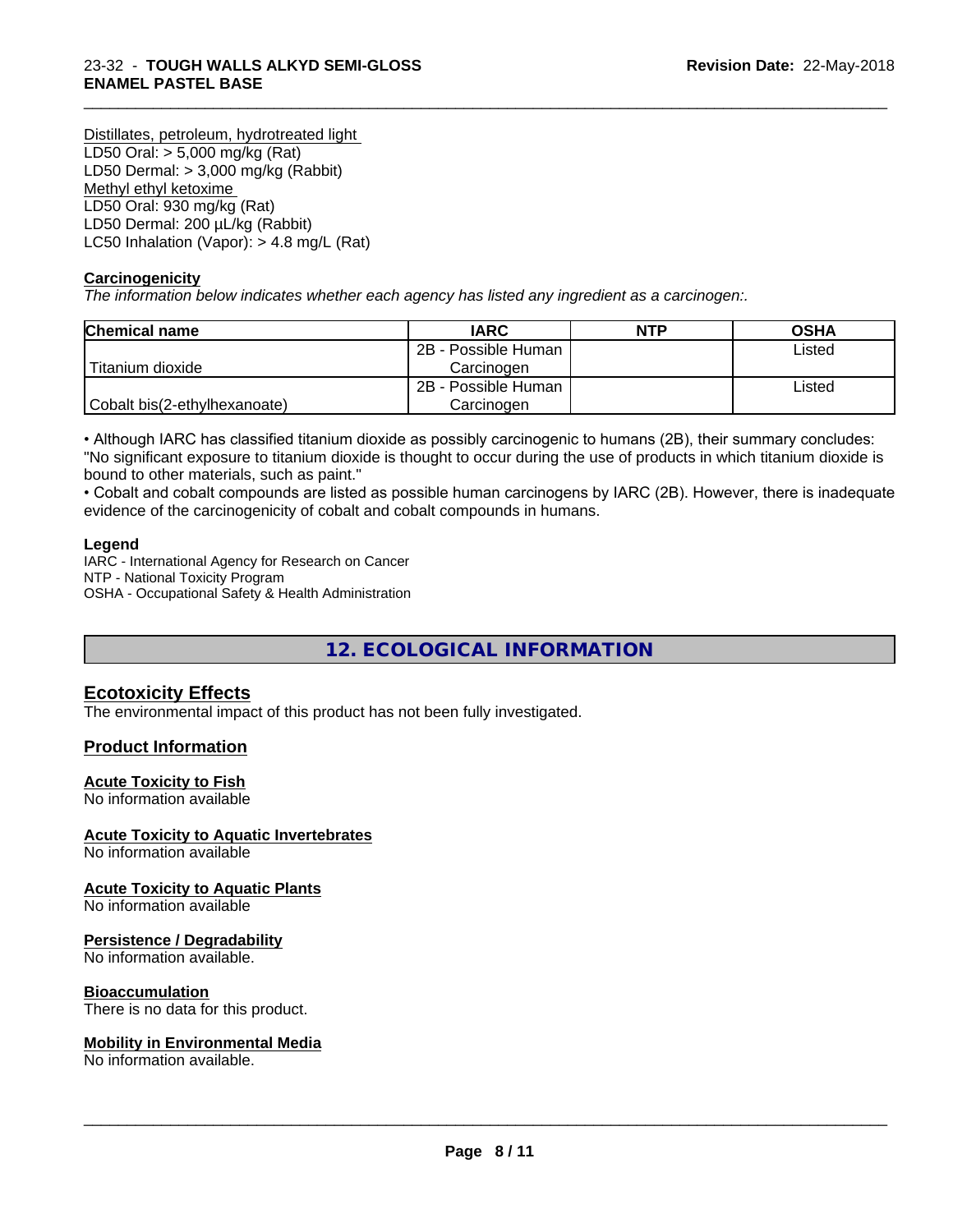**Ozone** No information available

#### **Component Information**

#### **Acute Toxicity to Fish**

Titanium dioxide  $LCS0: > 1000$  mg/L (Fathead Minnow - 96 hr.) Methyl ethyl ketoxime LC50: 48 mg/L (Bluegill sunfish - 96 hr.)

#### **Acute Toxicity to Aquatic Invertebrates**

Methyl ethyl ketoxime EC50: 750 mg/L (Daphnia magna - 48 hr.)

#### **Acute Toxicity to Aquatic Plants**

No information available

|                                | 13. DISPOSAL CONSIDERATIONS                                                                                                                                                                                               |
|--------------------------------|---------------------------------------------------------------------------------------------------------------------------------------------------------------------------------------------------------------------------|
| <b>Waste Disposal Method</b>   | Dispose of in accordance with federal, state, and local regulations. Local<br>requirements may vary, consult your sanitation department or state-designated<br>environmental protection agency for more disposal options. |
| <b>Empty Container Warning</b> | Emptied containers may retain product residue. Follow label warnings even after<br>container is emptied. Residual vapors may explode on ignition.                                                                         |
|                                | 14. TRANSPORT INFORMATION                                                                                                                                                                                                 |

\_\_\_\_\_\_\_\_\_\_\_\_\_\_\_\_\_\_\_\_\_\_\_\_\_\_\_\_\_\_\_\_\_\_\_\_\_\_\_\_\_\_\_\_\_\_\_\_\_\_\_\_\_\_\_\_\_\_\_\_\_\_\_\_\_\_\_\_\_\_\_\_\_\_\_\_\_\_\_\_\_\_\_\_\_\_\_\_\_\_\_\_\_

| <b>PAINT</b>                                               |
|------------------------------------------------------------|
|                                                            |
| UN1263                                                     |
| Ш                                                          |
| UN1263, PAINT, 3, III, Marine Pollutant (Stoddard solvent) |
|                                                            |

In the US this material may be reclassified as a Combustible Liquid and is not regulated in containers of less than 119 gallons (450 liters) via surface transportation (refer to 49CFR173.120(b)(2) for further information).

**ICAO / IATA** Contact the preparer for further information.

**IMDG / IMO** Contact the preparer for further information.

### **15. REGULATORY INFORMATION**

### **International Inventories**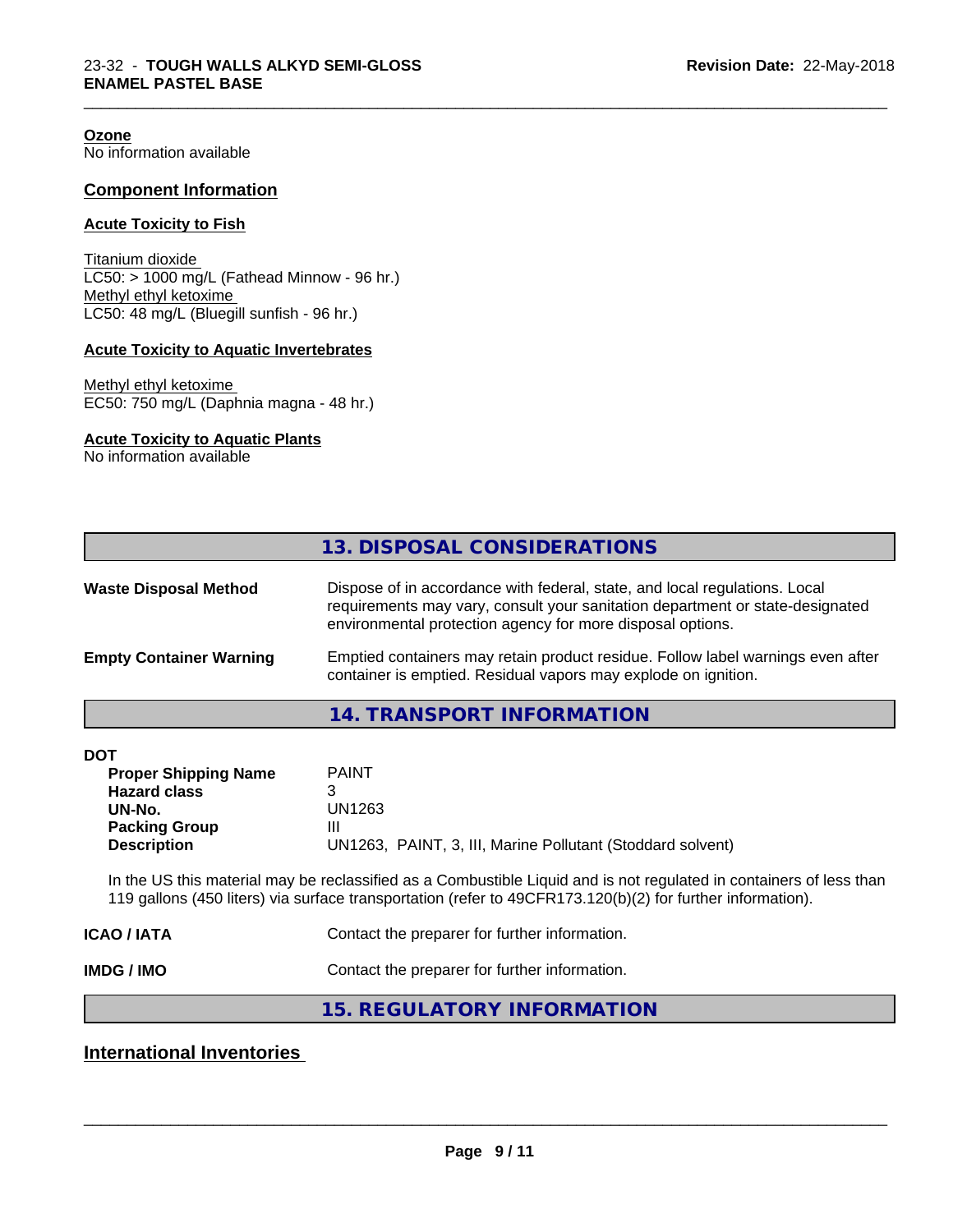| <b>TSCA: United States</b> | Yes - All components are listed or exempt. |
|----------------------------|--------------------------------------------|
| <b>DSL: Canada</b>         | Yes - All components are listed or exempt. |

### **Federal Regulations**

| SARA 311/312 hazardous categorization |     |  |
|---------------------------------------|-----|--|
| Acute health hazard                   | Yes |  |
| Chronic Health Hazard                 | Yes |  |
| Fire hazard                           | Yes |  |
| Sudden release of pressure hazard     | No  |  |
| Reactive Hazard                       | No  |  |

#### **SARA 313**

Section 313 of Title III of the Superfund Amendments and Reauthorization Act of 1986 (SARA). This product contains a chemical or chemicals which are subject to the reporting requirements of the Act and Title 40 of the Code of Federal Regulations, Part 372:

\_\_\_\_\_\_\_\_\_\_\_\_\_\_\_\_\_\_\_\_\_\_\_\_\_\_\_\_\_\_\_\_\_\_\_\_\_\_\_\_\_\_\_\_\_\_\_\_\_\_\_\_\_\_\_\_\_\_\_\_\_\_\_\_\_\_\_\_\_\_\_\_\_\_\_\_\_\_\_\_\_\_\_\_\_\_\_\_\_\_\_\_\_

*None*

**Clean Air Act,Section 112 Hazardous Air Pollutants (HAPs) (see 40 CFR 61)**

This product contains the following HAPs:

*None*

### **US State Regulations**

#### **California Proposition 65**

**AVIMARNING:** Cancer and Reproductive Harm– www.P65warnings.ca.gov

#### **State Right-to-Know**

| <b>Chemical name</b> | <b>Massachusetts</b> | <b>New Jersey</b> | Pennsylvania |
|----------------------|----------------------|-------------------|--------------|
| Stoddard solvent     |                      |                   |              |
| Limestone            |                      |                   |              |
| Titanium dioxide     |                      |                   |              |
| Talc                 |                      |                   |              |
| Kaolin               |                      |                   |              |

**Legend**

X - Listed

### **16. OTHER INFORMATION**

**HMIS** - **Health:** 1\* **Flammability:** 2 **Reactivity:** 0 **PPE:** -

 $\overline{\phantom{a}}$  ,  $\overline{\phantom{a}}$  ,  $\overline{\phantom{a}}$  ,  $\overline{\phantom{a}}$  ,  $\overline{\phantom{a}}$  ,  $\overline{\phantom{a}}$  ,  $\overline{\phantom{a}}$  ,  $\overline{\phantom{a}}$  ,  $\overline{\phantom{a}}$  ,  $\overline{\phantom{a}}$  ,  $\overline{\phantom{a}}$  ,  $\overline{\phantom{a}}$  ,  $\overline{\phantom{a}}$  ,  $\overline{\phantom{a}}$  ,  $\overline{\phantom{a}}$  ,  $\overline{\phantom{a}}$ 

#### **HMIS Legend**

- 0 Minimal Hazard
- 1 Slight Hazard
- 2 Moderate Hazard